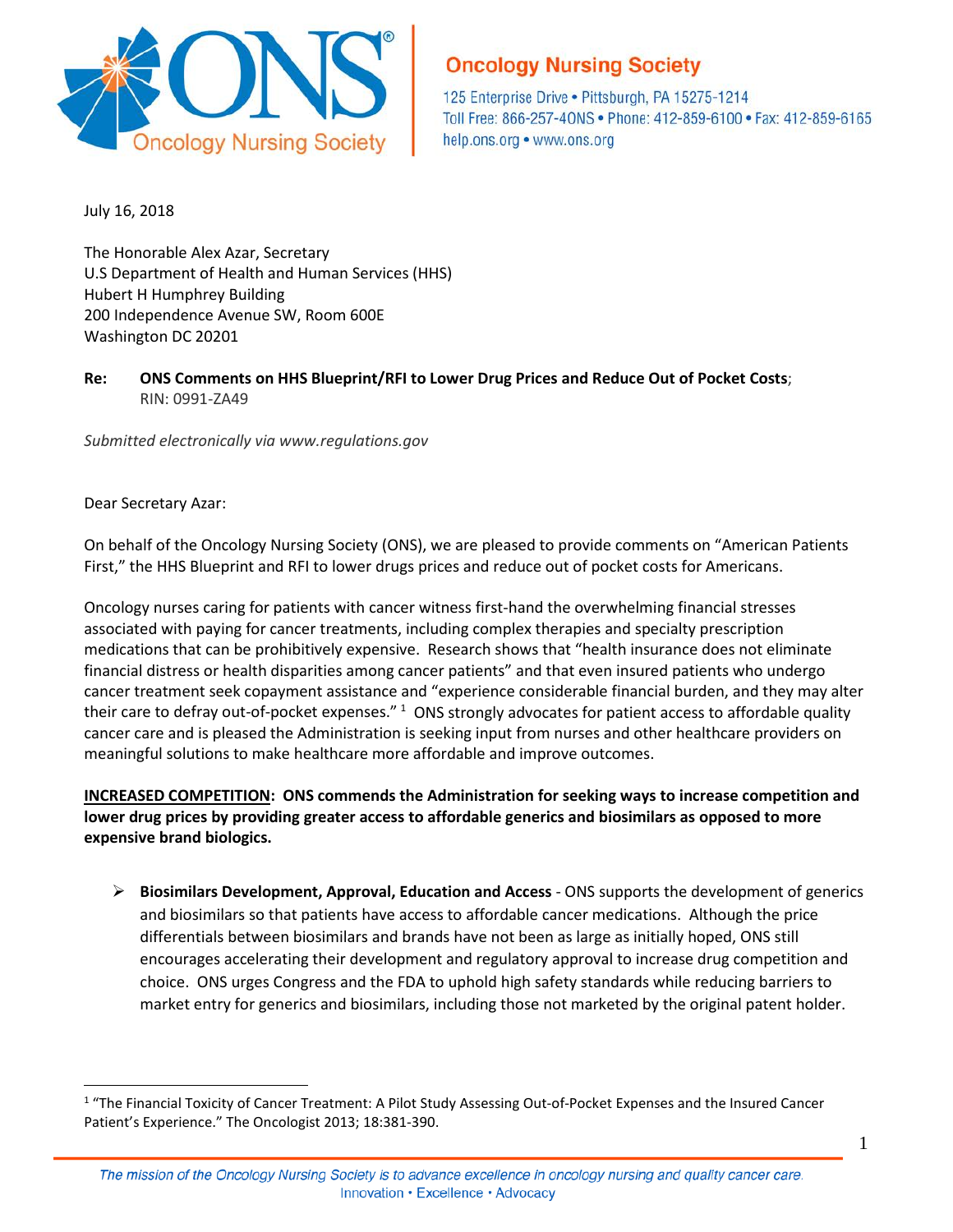- **Provider Education** ONS supports efforts to better educate providers, including oncology nurses, on biosimilars in oncology and interchangeable products, so they better understand prescribing options for patients they treat, particularly if biosimilars are less expensive and achieve the same clinical outcomes. ONS appreciates that FDA has reached out to clinicians and welcomes the opportunity to work with FDA as it updates online materials on the website.
- **Interchangeability/Patient Safety -** With respect to interchangeability improvements, ONS wants to make sure that patients who are required to switch back and forth from a brand biologic to a biosimilar would have no adverse outcomes. We encourage FDA to work with CMS to inform insurers about the need for biosimilars to meet interchangeability requirements before requiring patients to use them, so they don't automatically require a non-interchangeable biosimilar just because it is less expensive.

**BETTER NEGOTIATION** – While ONS appreciates the HHS intent to promote better negotiation to lower drug prices, ONS has serious concerns about a CAP program for Part B drugs, moving Part B drugs to Part D, limiting Part D formularies, and any changes to the inclusion of cancer drugs in the Part D protected classes. The Administration has in the past signaled its openness to out-of-pocket caps in Part D, and we strongly urge HHS to move forward with such a policy.

## **Competitive Acquisition Program (CAP) for Part B Drugs**

ONS wants to make sure that any CAP program is voluntary for providers. It should be designed in a way that has adequate patient protections to ensure access to medications and adequate payment for providers administering medications. Providers should clearly have the option to leave the program if vendor performance is unsatisfactory.

- **Ensuring Competition**: ONS has reservations over the CAP, because the previous CAP program had only one vendor sign up to participate and a high attrition rate from its original 4,200 participating providers.<sup>[2](#page-1-0)</sup> Any CAP program should be voluntary for providers, not mandatory. For providers who choose to be in CAP, CMS should offer at least three vendors to give patients and providers choice.
- **Provider Reimbursement:** ONS wants to ensure that providers are given sufficient reimbursement for administration of the drug if vendors are receiving the payment for the drug itself.
- **Ensuring Dosage Flexibility**: ONS supports a CAP program that allows for dosage flexibility so that dosage changes that occur over the course of treatment do not create treatment delays, especially if required medications are ordered in advance. ONS seeks more information and details on how HHS would address this need.

<span id="page-1-0"></span> $\overline{a}$ <sup>2</sup> [https://www.cms.gov/Research-Statistics-Data-and-Systems/Statistics-Trends-and-](https://www.cms.gov/Research-Statistics-Data-and-Systems/Statistics-Trends-and-Reports/Reports/downloads/CAPPartB_Final_2010.pdf)[Reports/Reports/downloads/CAPPartB\\_Final\\_2010.pdf.](https://www.cms.gov/Research-Statistics-Data-and-Systems/Statistics-Trends-and-Reports/Reports/downloads/CAPPartB_Final_2010.pdf)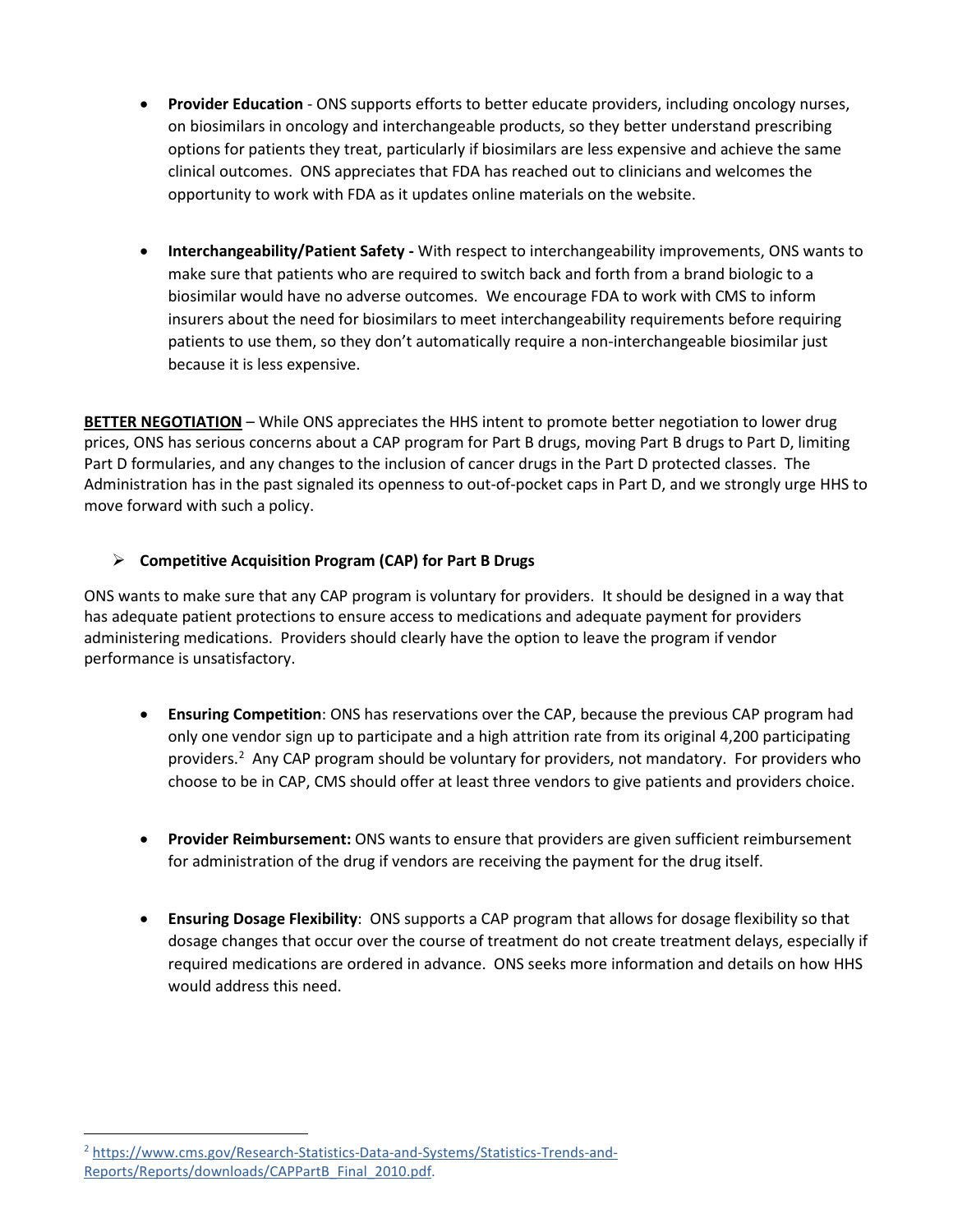## **Moving drugs from Part B to D**

ONS opposes moving Part B infused drugs, such as chemotherapy, and legacy oral cancer medications into Part D and proposes to exclude both of these from any move to Part D. We are not opposed to other noncancer medications such as vaccines being moved if it reduces drug costs and does not harm beneficiary access.

- **Ensure Safe Handling:** Oncology nurses are specially trained to handle chemotherapy agents and ONS has a set recommendations for the safe handling of hazardous drugs that guides oncology nursing practice in this area.<sup>[3](#page-2-0)</sup> ONS has concerns over the safe delivery and mailing of hazardous drugs and is willing to serve as a resource to CMS when considering safety concerns of the health care professionals, delivery personnel, and patient/caregivers receiving the drugs. .
- **Ensure Out of Pocket Costs Don't Increase**: ONS is troubled by an Acumen study commissioned by CMS that showed significant increases in out of pocket costs for patients using oral cancer drugs when they were moved to Part D:<sup>4</sup>

| <b>Beneficiary Cohort</b>   | Number of<br><b>Beneficiaries</b> | <b>Beneficiary</b> | <b>Medicare</b> | <b>Medicaid</b> |
|-----------------------------|-----------------------------------|--------------------|-----------------|-----------------|
| <b>B</b> to D Cohort        |                                   |                    |                 |                 |
| Anticancer/Antiemetic       | 68,082                            | \$391              | $-$ \$814       | $-$113$         |
| Pumped Insulin              | 12,269                            | \$426              | $-$ \$351       | $-$ \$40        |
| Nebulizer Inhalant          | 1,101,622                         | $$287*$            | $-$ \$239*      | $-$ \$95*       |
| Immunosuppressant           | 74,136                            | \$418              | $-$ \$700       | $-$ \$708       |
| $D$ to $B$ Cohort           |                                   |                    |                 |                 |
| Vaccines                    | 353,158                           | $-\$10*$           | $$107*$         | $$4*$           |
| <b>Parenteral Nutrition</b> | 3,587                             | \$161              | $-$137$         | \$820           |
| <b>Combined Cohort</b>      | 1,600,053                         | \$207*             | $-$ \$230*      | $-$ \$99*       |

#### Table ES- 4: Change in Point-of-Sale Costs for Beneficiaries, Medicare, and Medicaid, by **Cohort, 2007**

The RFI should provide more details on guardrails that would protect these patients against increases in out of pocket costs. We are concerned about patients without Medicare prescription drug coverage in Part D and that some have supplemental benefits in Part B that could not be transferred for use in Part D. Any changes need to consider the complex coverage differences currently in the two programs.

# **Part D Formulary Restrictions and Six Protected Classes**

- ONS opposes changing the Part D drug formulary from two drugs per therapy class to only one drug per therapy class, as this would potentially be a hardship on patients with cancer who may have very limited options to treat their disease. If the one drug on the formulary is not one that is prescribed by their healthcare provider, the patient will be denied the treatment they need, potentially harming their health outcomes.
- ONS opposes mid-year changes to formularies as that could negatively impact the treatment regimen for patients with cancer. Patients with cancer cannot simply change medications in the middle of a treatment as these are often personalized to ensure the best outcomes for that patient's condition.

 $\overline{a}$ 

<span id="page-2-1"></span><span id="page-2-0"></span><sup>3</sup> https://ebooks.ons.org/book/safe-handling-hazardous-drugs-third-edition <sup>4</sup> [https://www.cms.gov/Research-Statistics-Data-and-Systems/Statistics-Trends-and-](https://www.cms.gov/Research-Statistics-Data-and-Systems/Statistics-Trends-and-Reports/Reports/downloads/Acumen_B_to_D_Final_Report_2011.pdf)Reports/Reports/downloads/Acumen\_B\_to\_D\_Final\_Report\_2011.pdf.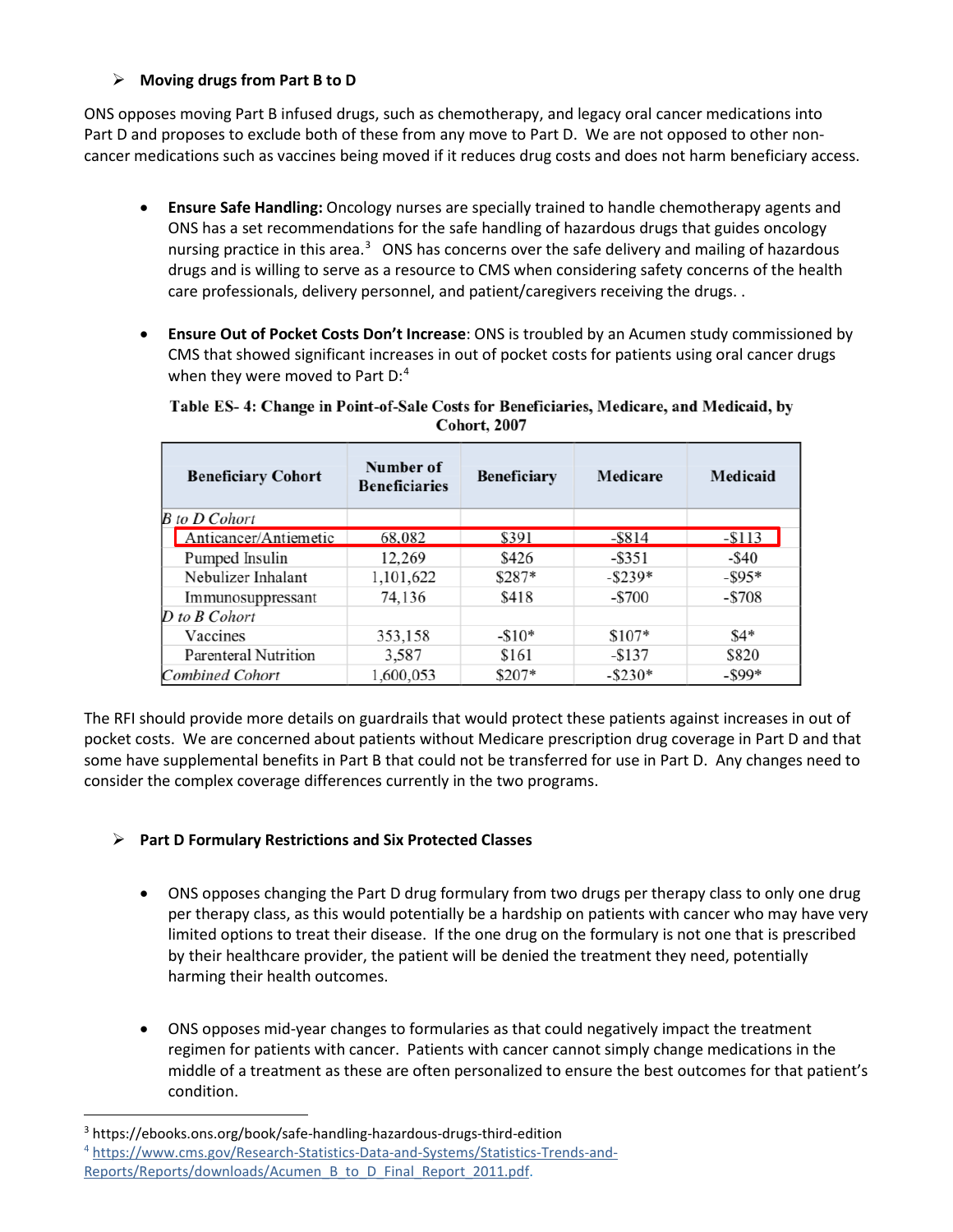• Although not addressed in the RFI, ONS wants to ensure that cancer drugs remain in the Part D "protected classes" so that patients can continue to access them without restriction on Part D. We are concerned about the concept of "rewarding" manufacturers via leveraging the protected classes, as this could ultimately harm patients (see below).

#### **Indication-based payment and assessing drug value**

While ONS sees merit in the concept of charging more for drugs that deliver the best patient outcomes, we request that HHS provide more detailed information on how drug value would be assessed and to make sure such assessments are supported by evidence-based research. Patients are more likely to agree to take a higher priced medication if they perceive it will have superior results over another, but the superior effectiveness must be clearly proven before increasing the price. Oncology nurses are aware of off-label prescribing and support flexibility to treat patients with the drug that will provide the best outcome for a specific disease. ONS urges caution if indication-based pricing restricts off-label uses by making it more cost prohibitive or not reimbursable. Already, some insurers raise barriers to reimbursement for off-label uses. Given the prevalence of off-label use in oncology, we would be concerned about any proposal that worsens this dynamic.

## **Long term Financing Models**

Since cancer medications are prohibitively expensive, offering long term financing models may help patients better afford their medications and adhere to treatment. Additionally, if cured, there are long-term societal savings. These models should be encouraged and explored, and we are eager to work with the Administration to do so.

## **Site neutrality for physician-administered drugs and between inpatient and outpatient settings**

ONS supports a site neutral payment to prevent misaligned incentives for prescribers. Oncology nurses practice and administer drugs in a variety of settings and so reimbursement should not be based on the setting where the cancer drug is administered.

## **CREATING INCENTIVES TO LOWER LIST PRICES**

# **Incentives to lower (or not increase) list prices and impact protected classes of drugs**

While ONS sees value in incenting drug companies to offer discounts and not increase list prices, we are concerned that penalizing them by removing their drugs from the protected classes or rewarding them by including their drugs in the protected classes would do more harm to patients with cancer that require that specific medication. The protected classes were created out of access concerns for patients with certain conditions – they were not created to exert pricing pressure over manufacturers. Misaligned incentives ultimately hurt patients.

# **Passing along more rebate savings to patients**

While ONS supports giving more out of pocket savings from rebates to patients, we understand the drug supply chain is complicated and want to make sure that guardrails are in place to protect patients. As prescribers, oncology nurse practitioners would benefit from timely information on drug costs and efficacy to support their treatment decisions. ONS supports including the relative clinical benefits of alternative treatment regimens and the relative financial costs of treatment settings to both patients and payers.